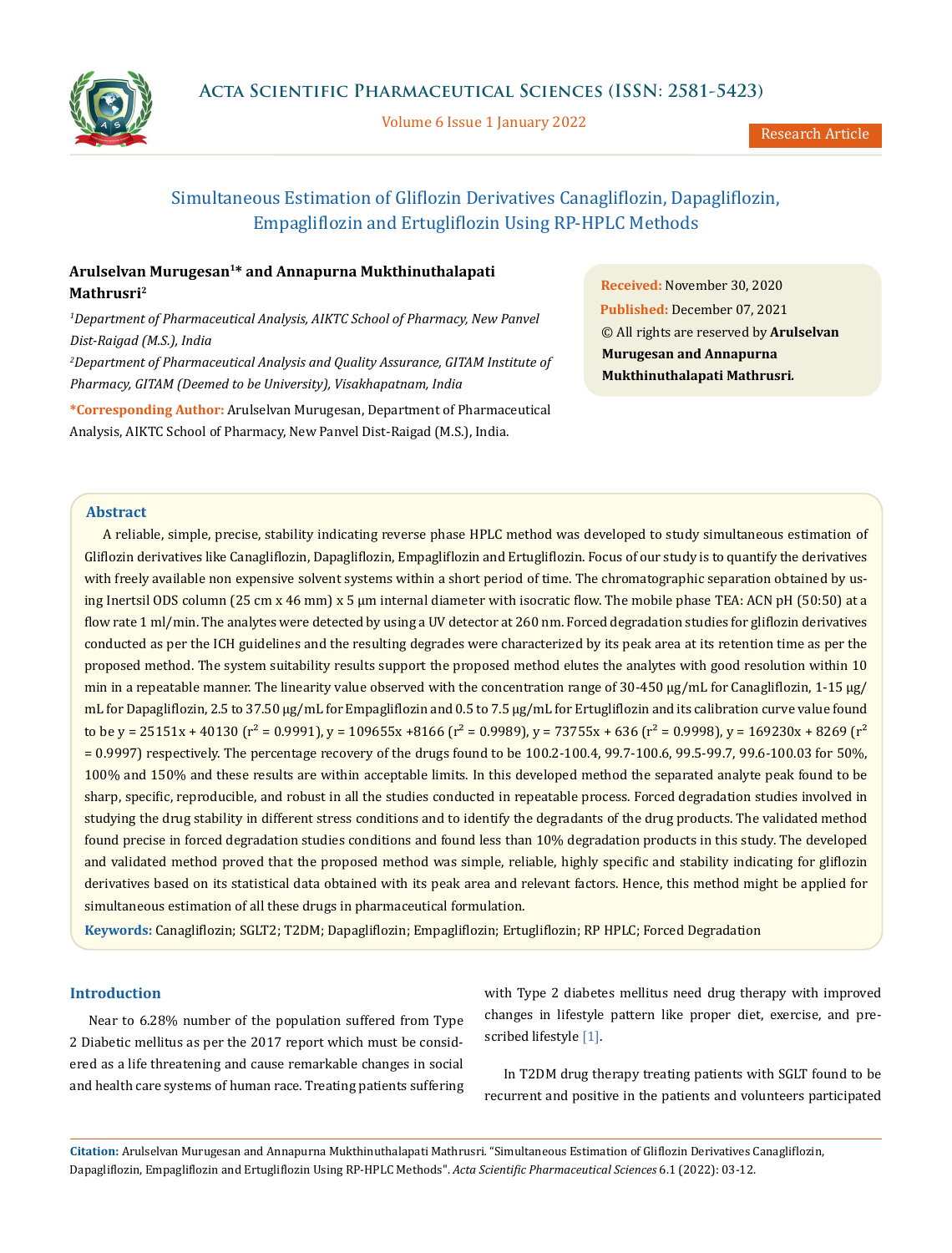in clinical trials. Gliflozin derivatives reduce the blood glucose level in patients by reducing glucose reabsorption by kidney and improve urinary excretion of glucose for the suffering with Type 2 diabetic mellitus. In diabetic type 2 blood glucose level was found more and it is due to 90% absorption of glucose by SGLT, inhibiting them by gliflozin reduces the level which is highly recommended therapy nowadays [2-4].

Canagliflozin ( $C_{24}H_{25}FO_5S$ ) is chemically named as

(2S,3R,4R,5S,6R) -2- [3- [[5-(4-fluoro phenyl) thiophen-2-yl] methyl]-4-methylphenyl]-6-(hydroxymethyl) oxane-3,4,5-triol; hydrate with physical appearance of white to off white solid with melting range of 95-105 $°C$  [5]. Canagliflozin is a novel oral antidiabetic agent and the first SGLT2 inhibitor approved for glycemic control in adults with T2DM. U.S. Food and Drug Administration (US FDA) approved this drug in March-2013 for treating the patients having type-II diabetes [9,10].

Dapagliflozin ( $C_{21}H_{25}GIO_{6}$ ) is chemically named as (1S)-1, 5-anhydro- 1-C-[4-chloro-3-[(4-ethoxyphenyl) methyl] phenyl]-Dglucitol, physical appearance of it is a white to off white solid with melting range of 74-78 °C. The molecular weight is 408.873 g/ mol [6]. Dapagliflozin is a C-glycosyl comprising beta-D-glucose in which the anomeric hydroxyl group is replaced by a 4-chloro-3-(4 ethoxybenzyl) phenyl group to improve glycemic control in adults with type 2 diabetes along with improved lifestyle. Adults with proper diet and exercise showed improved glycemic control during treatment [11,12].

Empagliflozin ( $\mathsf{C}_{23}\mathsf{H}_{27}$ ClO<sub>7</sub>) gliflozin derivative, chemically called as (2S, 3R, 4R, 5S, 6R)-2-[4-chloro-3-[[4-[(3S)-oxolan-3-yl] oxy phenyl] methyl] phenyl]-6-(hydroxy methyl) oxane-3, 4, 5-triol [7]. Empagliflozin by its independent hypoglycemic mechanism protects the diabetic patients suffering with cardiac and kidney disorder  $[13,14]$ . Empagliflozin with combination therapy produces positive results among T2DM patients.

Ertugliflozin  $[C_{22}H_{25}CO_{7}]$  chemically called as (1S,2S,3S,4R,5S)-5-(4-chloro-3-(4-ethoxybenzyl) phenyl)-1-(hydroxymethyl)-6,8 dioxabicyclo [3.2.1] octane-2,3,4-triol  $[8]$ . Ertugliflozin and fixeddose combinations of Ertugliflozin and Metformin, Ertugliflozin and sitagliptin have recently been approved by the US FDA as an adjunct to diet and exercise to improve glycemic control in adults with T2DM [15-17] The structure of Canagliflozin, Dapagliflozin, Empagliflozin and Ertugliflozin was shown in figure 1.

Various analytical reports submitted for gliflozin derivatives with combination of more than 2 drugs or gliflozin derivatives with Metformin using RP-HPLC methods. Current study focused on identifying the relationship between weakly ionizable gliflozin drugs and its separation properties in buffer pH 3-6 [17-21].





## **Methods and Materials**

## **Instrumentation**

Waters HPLC system consisted of a Quaternary pump, Rheodyne injector with PDA detector used for our developed method.

**Citation:** Arulselvan Murugesan and Annapurna Mukthinuthalapati Mathrusri*.* "Simultaneous Estimation of Gliflozin Derivatives Canagliflozin, Dapagliflozin, Empagliflozin and Ertugliflozin Using RP-HPLC Methods". *Acta Scientific Pharmaceutical Sciences* 6.1 (2022): 03-12.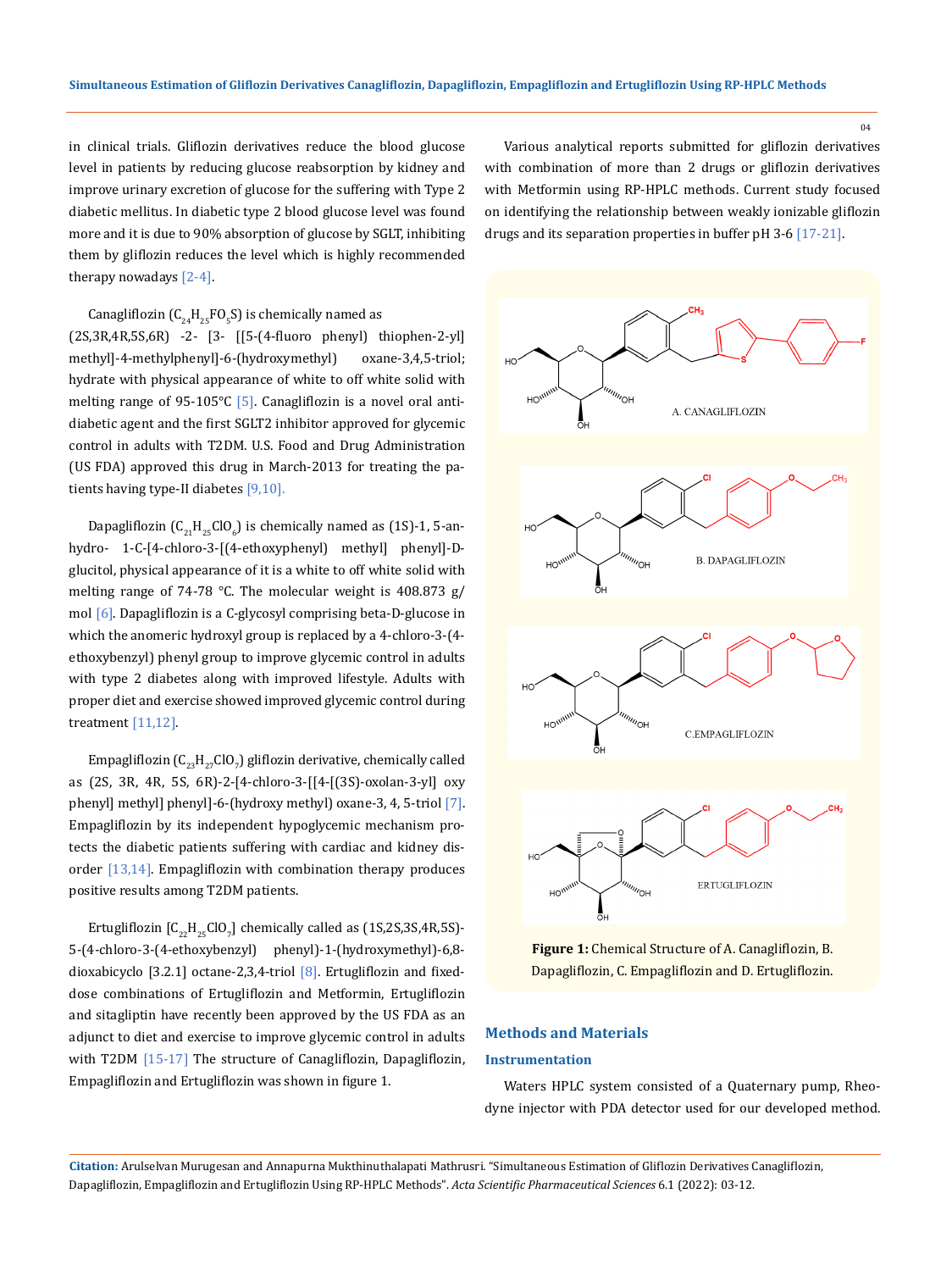Agilent HPLC system made up of Quaternary pump, Auto injector with G1315B detector used for Intermediate precision study. Empower 2.0 software, collected, and compiled the chromatographic data obtained for Gliflozin derivatives in both the HPLC systems. Zorbax C18 and Inertsil ODS column is used for separation through isocratic elution.

## **Chemical and reagent**

For this proposed method HPLC grade Acetonitrile, Triethylamine and HPLC grade distilled water procured from Loba Chemie Pvt Ltd, India. Working standards of Canagliflozin, Dapagliflozin, Empagliflozin and Ertugliflozin were purchased from Supriya Life science Ltd, India.

### **Chromatographic parameters**

Equipment: Waters, Alliance Model 2695

Wavelength: 232 nm

Injection volume : 10 µL.

Flow rate: 01 mL/minute.

Run time: 6 Minutes.

Column: ZORBAX  $C_{18}$  (250 x 4.6 mm, 5µm particle size)

Mobile Phase: Acetate buffer (pH 3.4): Acetonitrile (60:40)

Oven Temperature: 28°C.

#### **Preparation of mobile phase**

Mix Triethylamine with Acetonitrile in the ratio of 60:40 and adjust the pH to 2.5 by using 0.1% Ortho phosphoric acid. Degas the mobile phase before use and sonicate the mobile reservoir for 20 minutes before injection.

#### **Preparation of standard solution**

Accurately weighed 300 mg of Canagliflozin, 10 mg of Dapagliflozin, 25 mg of Empagliflozin and 5 mg of Ertugliflozin working standards are taken into 100 mL volumetric flask, add 70 mL of Mobile phase, sonicated for 10 min to dissolve the contents, and made up to the mark with mobile phase. Further dilute 5 mL of above solution to 50 mL volumetric flask with diluent.

## **Preparation of sample solution**

20 Tablets of Canagliflozin, Dapagliflozin, Empagliflozin and Ertugliflozin were crushed into powder form. Accurately weighed tablet equivalent of 372 mg of Canagliflozin sample (each tablet contains 300 mg of Canagliflozin), 39 mg of Dapagliflozin sample (each tablet contains 10 mg of Dapagliflozin), 64 mg of Empagliflozin sample (each tablet contains 25 mg of Empagliflozin) and 58 mg of Ertugliflozin sample (each tablet contains 5 mg of Ertugliflozin) were transferred into 100 ml volumetric flask, added 70 ml of mobile phase, sonicated it for 30min to dissolve the contents. Finally make the volume up to mark using mobile phase as diluent. Further dilute 5 mL of above solution to 50 mL volumetric flask with diluent.

### **Validation**

Validation performed as per the guidelines provided by ICH guidelines. Validation parameters performed for the proposed methods were linearity, precision, accuracy, robustness and forced degradation study [22,23].

#### **Linearity**

Linear test reading was conducted by preparing standard solution of different concentrations range 30-450 µg/mL for Canagliflozin, 1-15 µg/mL for Dapagliflozin, 2.5 to 37.50 µg/mL for Empagliflozin and 0.5 to 7.5 µg/mL for Ertugliflozin by transferring 0.5 to 7.5 mL of stock solution into 50 mL volumetric flask. Make the volume with mobile phase and inject 10µL triplicate solutions of different concentrations into the HPLC system.

## **Precision**

Intermediate and Method Precision was conducted as per the procedure and ICH guidelines. In Intermediate and Method precision, the sample of same concentration of different analyte like 300 µg of Canagliflozin, 10 µg of Dapagliflozin, 25 µg of Empagliflozin and 5 µg of Ertugliflozin were injected into 2 different systems at 6 different time intervals within a day and on alternate days.

#### **Accuracy**

The percentage recovery study was performed by injecting different concentrations of Canagliflozin, Dapagliflozin, Empagliflozin and Ertugliflozin with 50%, 100% and 150%. The percentage of recovery of gliflozin derivatives was estimated by considering peak area of spiked concentration versus peak area of standard concentration.

## **Robustness**

Deliberate changes or deliberate variation of the proposed method was conducted by introducing minor changes in various

**Citation:** Arulselvan Murugesan and Annapurna Mukthinuthalapati Mathrusri*.* "Simultaneous Estimation of Gliflozin Derivatives Canagliflozin, Dapagliflozin, Empagliflozin and Ertugliflozin Using RP-HPLC Methods". *Acta Scientific Pharmaceutical Sciences* 6.1 (2022): 03-12.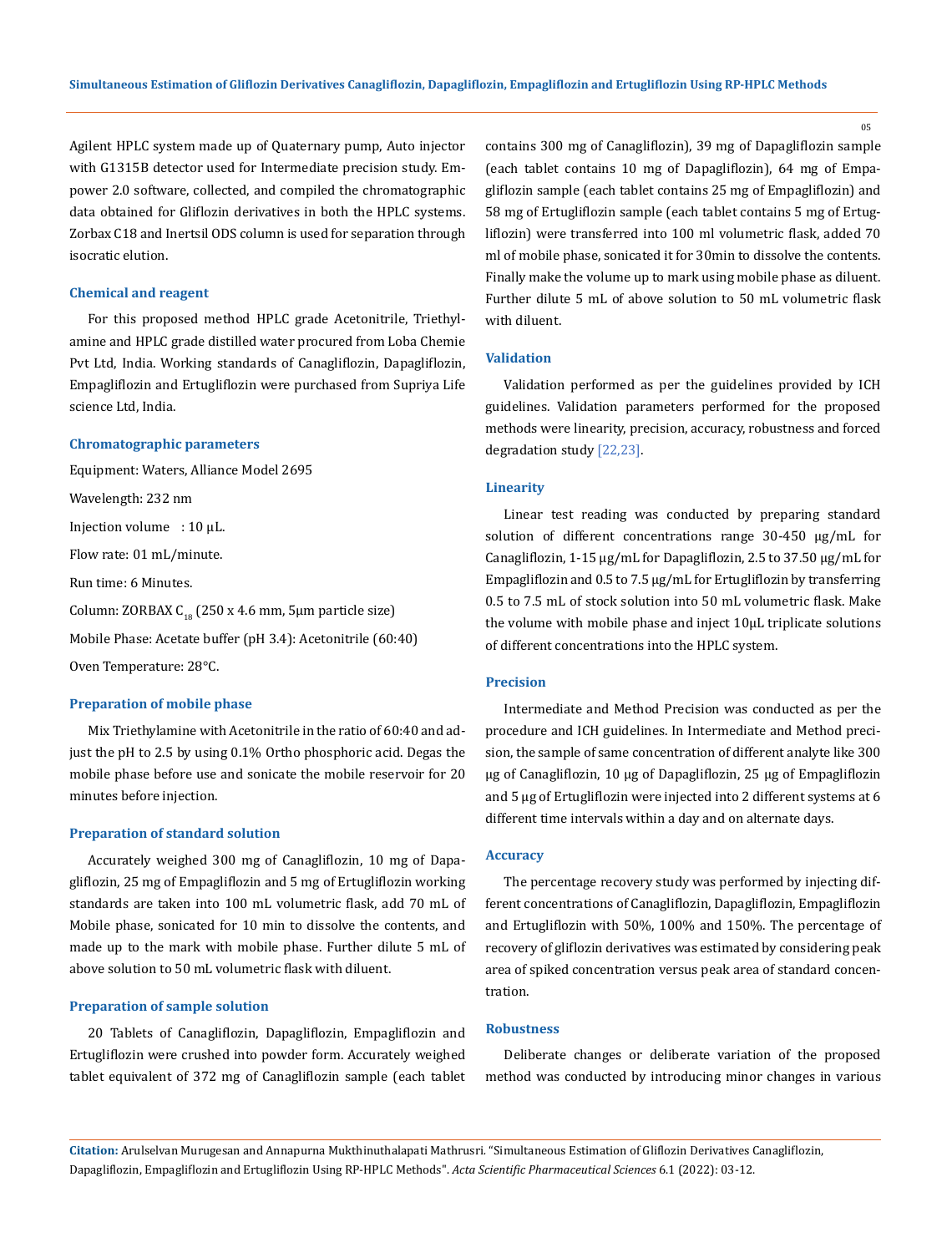chromatographic parameters such as flow rate, mobile phase composition, detection wavelength and column temperature.

## **System suitability**

System suitability for the proposed method is evaluated by injecting the working standard of Gliflozin derivatives into the system with the same concentration six times and analyzing its peak area.

## **Forced degradation studies**

## **Acid degradation**

Accurately weighed 372 mg of Canagliflozin, 39 mg of Dapagliflozin, 64 mg of Empagliflozin and 58 mg of Ertugliflozin sample and transferred it into a 100 ml volumetric flask. Added 70 mL of diluents sonicated for 15 min to dissolve the contents, diluted to volume with using diluent. To 1 mL of above stock solution added 1 mL of 0.1N HCl. Sonicate it for 15min and then add 1 mL of 0.1N NaOH to neutralize the solution. Same procedures followed for 1N by diluting it with 0.1N HCl utilized 01 N HCl.

#### **Alkali degradation**

Accurately weighed 372 mg of Canagliflozin, 39 mg of Dapagliflozin, 64 mg of Empagliflozin and 58 mg of Ertugliflozin sample and transferred into a 100 ml volumetric flask. Added 70 mL of diluents sonicated for 15 min to dissolve the contents, diluted to volume with diluent. To 1 mL of above stock solution added 1mL of 0.1N NaOH. Sonicate it for 15min and then add 1mL of 0.1N HCl to neutralize the solution. Same procedures followed for 1N by diluting it with 0.1N NaOH utilized 01 N NaOH.

### **Peroxide degradation**

Accurately weighed 372 mg of Canagliflozin, 39 mg of Dapagliflozin, 64 mg of Empagliflozin and 58 mg of Ertugliflozin sample and transferred it into a 100 mL volumetric flask. Added 70 mL of diluents sonicated for 15 min to dissolve the contents, diluted to volume with diluent. To 1 mL of above stock solution add 1mL of  $10\%$   $\rm H_2O_2$  and diluted to volume with diluent and mixed. Same procedures followed for 1N by diluting it with 30%  $\rm H_2O_2$  instead of  $10\% \text{ H}_2\text{O}_2$ .

## **Reduction degradation**

Accurately weighed 372 mg of Canagliflozin, 39 mg of Dapagliflozin, 64 mg of Empagliflozin and 58 mg of Ertugliflozin sample and transferred into a 100 mL volumetric flask. Added 70 mL of diluents sonicated for 15 min to dissolve the contents, diluted to volume with diluent. To 1 mL of above stock solution added 1ml of 10% sodium bi sulphate and diluted to volume with diluent and mixed. Same procedures followed for 1N by diluting it with 30% NaHSO $_4$  instead of  $10\%$  NaHSO $_{4}$ .

## **Thermal degradation**

Weighed sample of 500 mg of Canagliflozin, 100 mg of Dapagliflozin, 100 mg of Empagliflozin and 100 mg of Ertugliflozin was exposed at 105 °C for 3 h and the exposed sample was analyzed. Same procedures followed for 1N by exposing it for 6 h instead of 3 h.

### **Photolytic degradation**

Weighed sample of 500 mg of Canagliflozin, 100 mg of Dapagliflozin, 100 mg of Empagliflozin and 100 mg of Ertugliflozin sample was exposed to sunlight for 3 hours. and the exposed sample was analyzed. Same procedures followed for 1N by exposing it for 6h instead of 3h.

#### **Hydrolysis degradation**

Accurately weighed 372 mg of Canagliflozin, 39 mg of Dapagliflozin, 64 mg of Empagliflozin and 58 mg of Ertugliflozin sample and transferred into a 100 ml volumetric flask. Added 70 ml of diluents sonicated for 15 min to dissolve the contents, diluted to volume with diluent. After dissolving the content take 1 mL of above stock solution and then add 5 ml of water and diluted to volume with diluent and mixed for properly dissolving the drug. Same procedures followed for 1N by diluting it with 10 mL water instead of 5 mL water.

#### **Results and Discussion**

#### **Selection of mobile phase**

For this study we utilize different mobile phases with different mobile phase composition. Gliflozin derivatives are found to be weakly ionizable in nature so that we reduce that mobile phase selection by selecting buffer samples solution with pH 2 to pH 5. Buffer samples with pH 2.5 to 3.5 found most promising in eluting the drug with good resolution and peak area and for this study we utilize Triethylamine buffer solution with acetonitrile in ratio of 50:50.

**Citation:** Arulselvan Murugesan and Annapurna Mukthinuthalapati Mathrusri*.* "Simultaneous Estimation of Gliflozin Derivatives Canagliflozin, Dapagliflozin, Empagliflozin and Ertugliflozin Using RP-HPLC Methods". *Acta Scientific Pharmaceutical Sciences* 6.1 (2022): 03-12.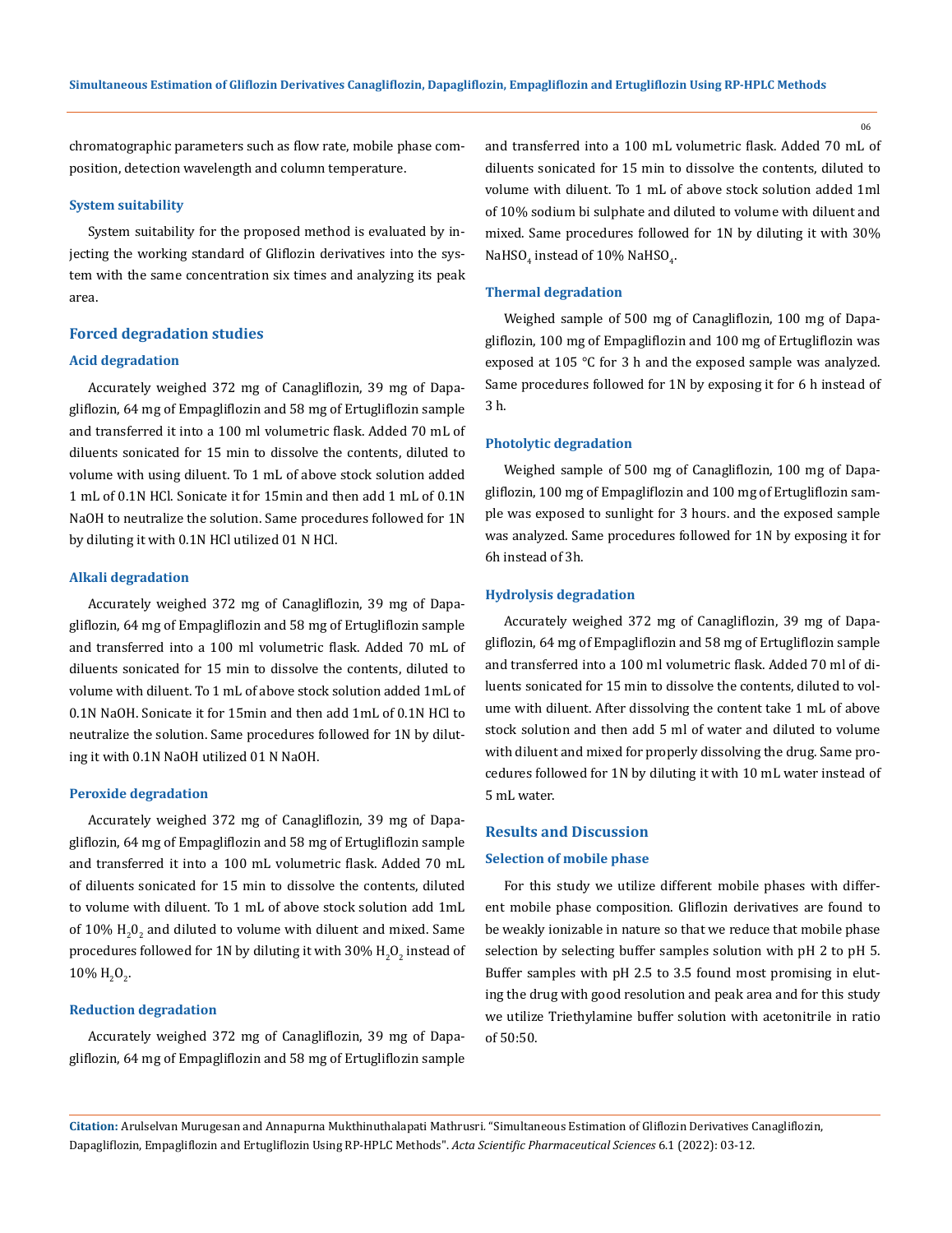### **Selection of wavelength**

Identification of analytical wavelength for Gliflozin derivatives involved in identifying the wavelength where we will get a good amount of absorption. Trial run conducted at wavelength near to 200 to 400 nm to identify the λmax for gliflozin derivatives. After different trials we found that 260 nm is the λmax for simultaneous estimation of gliflozin derivative.

#### **Selection of column and column temperature**

The column with different nature includes C18, C8 with different size 25 cm, 15 cm were studied for this developed method. Column size and its effective column temperature are involved in separating the gliflozin derivatives, with good amount of resolution and even in minimal concentration range of drugs. Column with 25  $cm$  size, internal diameter 5  $\mu$ m found to separate the analytes with good resolution at ambient temperature.

The proposed method Elute the analytes with good percentage of peak area resolution for various analytical parameters at ideal chromatographic conditions ZORBAX  $C_{18}$  (250 x 4.6 mm, 5 μm particle size) ambient temperature, buffer pH adjusted to 2.5 with 0.1% OPA: Acetonitrile 50:50 ratio and the flow rate 1 mL/ min conducted as per ICH guidelines.

## **Method validation**

## **Linearity**

The calibration curve found to be linear (Figure 2 and Figure 3) for Canagliflozin Dapagliflozin, Empagliflozin and Ertugliflozin with concentration range of 30-450 µg/mL for Canagliflozin, 1-15 µg/mL for Dapagliflozin, 2.5 to 37.50 µg/mL for Empagliflozin and 0.5 to 7.5 µg/mL for Ertugliflozin. The correlation coefficient of regression value, concentration and intercept value was calculated using the formula  $y = 25151x+40131$  (r<sup>2</sup> = 0.9991),  $y =$  $109655x+8166$  ( $r^2$  = 0.9989),  $y$  = 73756x+6364 ( $r^2$  = 0.9998) and  $y = 169230x+8269$  ( $r^2 = 0.9997$ ) for Canagliflozin, Dapagliflozin, Empagliflozin and Ertugliflozin respectively and summarized in table 1.

## **Mean peak area of three replicates**

#### **Accuracy**

The % Mean recovery for Canagliflozin, Dapagliflozin, Empagliflozin and Ertugliflozin was found to be 100.2-100.4, 99.7-100.6, 99.5-99.7, 99.6-100.03 for 50%, 100% and 150% and these results



**Figure 2:** Calibration Curve of Canagliflozin, Dapagliflozin, Empagliflozin and Ertugliflozin.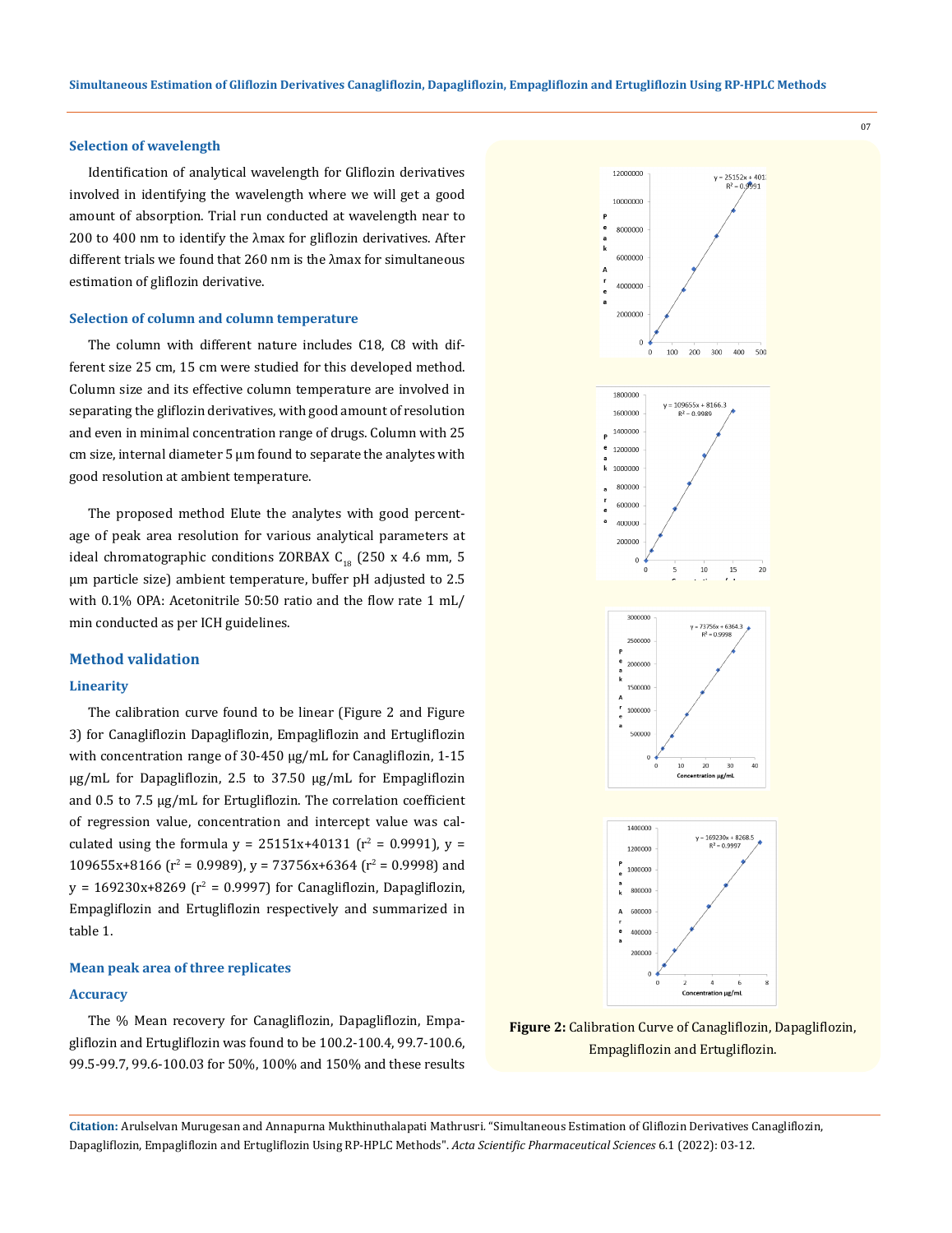

**Figure 3:** Linearity chromatogram peaks of Canagliflozin, Dapagliflozin, Empagliflozin and Ertugliflozin (L to R).

are within acceptable limits. The % RSD for Gliflozin derivatives were found within limit of  $\leq 2$  and its high value of recoveries at 50%, 100% and 150% concentrations indicate the performed method is accurate. The accuracy data of the proposed method is summarized in table 2A.

| S. No                  | *Mean Peak area |             |                                                         |             |  |  |  |
|------------------------|-----------------|-------------|---------------------------------------------------------|-------------|--|--|--|
|                        |                 |             | Canagliflozin Dapagliflozin Empagliflozin Ertugliflozin |             |  |  |  |
|                        | O               | 0           | 0                                                       | 0           |  |  |  |
| 2                      | 768241          | 107356      | 199101                                                  | 87738       |  |  |  |
| 3                      | 1861715         | 277356      | 454301                                                  | 229337      |  |  |  |
| 4                      | 3763987         | 562500      | 929653                                                  | 432045      |  |  |  |
| 15                     | 5237973         | 841265      | 1395299                                                 | 650437      |  |  |  |
| 16                     | 7584341         | 1146456     | 1878191                                                 | 852224      |  |  |  |
| 7                      | 9387487         | 1371404     | 2288539                                                 | 1075632     |  |  |  |
| 8                      | 11332103        | 1625525     | 2770639                                                 | 1265632     |  |  |  |
| Corr<br>Coeff<br>value | 0.999573127     | 0.999430855 | 0.999887919                                             | 0.999841104 |  |  |  |
| Slope                  | 25152           | 109655      | 73756                                                   | 169230      |  |  |  |
| Intercept              | 40131           | 8166        | 6364                                                    | 8268        |  |  |  |

**Table 1:** Linearity Results of Canagliflozin, Dapagliflozin, Empagliflozin and Ertugliflozin.

| <b>Spiked Conc</b><br>$(\mu g/ml)$ | <b>Canagliflozin</b>                | <b>Dapagliflozin</b>               | <b>Empagliflozin</b>               |                                    |
|------------------------------------|-------------------------------------|------------------------------------|------------------------------------|------------------------------------|
|                                    | mean peak area $\pm$ SD (%)<br>RSD) | mean peak area $\pm$ SD (%<br>RSD) | mean peak area $\pm$ SD (%<br>RSD) | mean peak area $\pm$ SD (%<br>RSD) |
| 50 %                               | $3790076 \pm 15551(0.41)$           | $559896 \pm 2216(0.40)$            | $923267 \pm 14831(1.61)$           | $428419 \pm 2238$ (0.52)           |
| 100 %                              | $7593835 \pm 10633$ (0.14)          | $1123366 \pm 11069$ (0.99)         | $1843084 \pm 14566$ (0.79)         | $853104 \pm 1693$ (0.20)           |
| 150 %                              | $11380904 \pm 73561(0.65)$          | $1669808 \pm 21293$ (1.28)         | $2767665 \pm 19470(0.70)$          | $1276287 \pm 11342$ (0.89)         |

**Table 2A:** Recovery studies values of Empagliflozin.

## **Mean of three replicates**

## **Precision**

Intermediate Precision and Method precision of gliflozin derivatives such as Canagliflozin Dapagliflozin, Empagliflozin and Ertugliflozin was calculated by injecting 300, 10, 25 and 5 µg/mL samples of triplicate solution into HPLC system respectively, the obtained results were found to be more precise. The % RSD of both the methods was found 0.16 to 0.91 indicates that the method was precise and reproducible.

| S. No | <b>Canagliflozin</b> |               | <b>Dapagliflozin</b> |               |         | <b>Empagliflozin</b> |        | <b>Ertugliflozin</b> |  |
|-------|----------------------|---------------|----------------------|---------------|---------|----------------------|--------|----------------------|--|
|       | <b>Inter</b>         | <b>Method</b> | Inter                | <b>Method</b> | Inter   | <b>Method</b>        | Inter  | <b>Method</b>        |  |
|       | 7591234              | 7559274       | 1113125              | 1101286       | 1854786 | 1855679              | 850430 | 852319               |  |
| 12    | 7571328              | 7599553       | 1115871              | 1120871       | 1872367 | 1872432              | 855320 | 853247               |  |
|       | 7541384              | 7544189       | 1127154              | 1112783       | 1841542 | 1833387              | 853461 | 851054               |  |

**Citation:** Arulselvan Murugesan and Annapurna Mukthinuthalapati Mathrusri*.* "Simultaneous Estimation of Gliflozin Derivatives Canagliflozin, Dapagliflozin, Empagliflozin and Ertugliflozin Using RP-HPLC Methods". *Acta Scientific Pharmaceutical Sciences* 6.1 (2022): 03-12.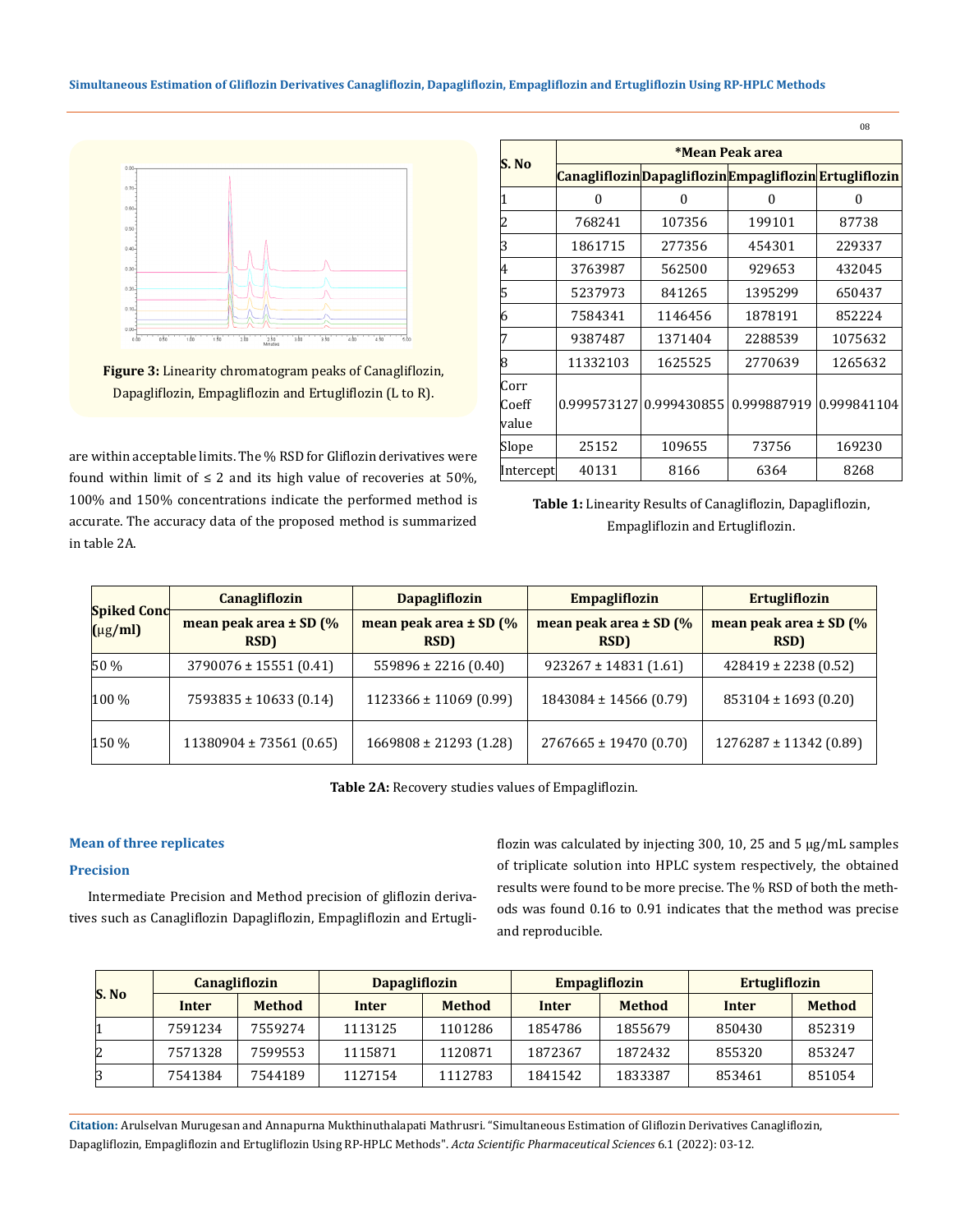| 4    | 7523784 | 7585510 | 1116245 | 1106874 | 1835143 | 1827485 | 852312 | 855138 |
|------|---------|---------|---------|---------|---------|---------|--------|--------|
| 5    | 7583128 | 7574115 | 1116871 | 1117136 | 1846357 | 1842066 | 855761 | 852055 |
| 6    | 7513354 | 7583067 | 1127652 | 1121784 | 1882687 | 1861679 | 853124 | 851359 |
| Mean | 7554035 | 7574285 | 1119486 | 1113456 | 1855480 | 1848788 | 853401 | 852529 |
| SD   | 29607   | 18132   | 5721    | 7414    | 16916   | 15858   | 1796   | 1362   |
| %RSD | 0.39    | 0.24    | 0.51    | 0.67    | 0.91    | 0.86    | 0.21   | 0.16   |

**Table 2 B:** Intermediate and Method Precision studies of Empagliflozin.

## **Mean of three replicates**

## **Robustness**

Deliberate changes in validation parameters didn't alter the robustness of the developed method. Robustness value for different parameters like Flow rate, Temperature and Mobile phase were summarized in table 3. The % RSD was found to be less than 02% for Empagliflozin and no significant changes in the entire procedure which indicates the method is Robust.

09

| S. No     | <b>Parameters</b>     | Condition              | Mean peak area $\pm$ SD (%RSD) |                                |                               |                             |  |
|-----------|-----------------------|------------------------|--------------------------------|--------------------------------|-------------------------------|-----------------------------|--|
|           |                       |                        | <b>Canagliflozin</b>           | <b>Dapagliflozin</b>           | <b>Empagliflozin</b>          | <b>Ertugliflozin</b>        |  |
| 1         | Flow rate Minus       | $(0.8 \text{ ml/min})$ | $7255060 \pm 10163$<br>(0.14)  | $10555363 \pm 12434$<br>(1.18) | $1646629 \pm 18567$<br>(1.13) | $802784 \pm 1370$<br>(0.17) |  |
| 2         | Flow rate Plus        | $(1.2 \text{ ml/min})$ | 7756051 ± 22941<br>(0.3)       | $1749673 \pm 15198$<br>(0.87)  | $1968917 \pm 26790$<br>(1.36) | $896526 \pm 2001$<br>(0.22) |  |
| 3         | Mobile phase<br>Minus | (48:52)                | $7372226 \pm 19610$<br>(0.27)  | $949916 \pm 8471$<br>(0.89)    | $1562673 \pm 13471$<br>(0.86) | $845500 \pm$<br>1781(0.21)  |  |
| $\vert$ 4 | Mobile phase Plus     | (52:48)                | 7955559 ± 44866<br>(0.56)      | $1562110 \pm 15315$<br>(0.98)  | $2169657 \pm 16777$<br>(0.77) | $875669 \pm 2161$<br>(0.25) |  |



#### **Mean of three replicates**

## **Limit of detection and limit of quantification**

The limit of Detection (LOD) and Limit of quantification (LOQ) for gliflozin derivatives was found to be 10.2 µg/mL and 30 µg/mL for Canagliflozin, 0.3 µg/mL and 1µg/mL for Dapagliflozin, 0.85 µg/ mL and 2.5 µg/mL for Empagliflozin and 0.17 µg/mL and 0.50 µg/ mL for Ertugliflozin respectively. The very lowest value obtained by this method indicates the developed method was more precise and reproducible.

### **Analysis of marketed formulation**

The percentage purity of the six replicate samples found to be within the limit and the amount recovered for the assay method found to be 297.9 mg, 10.13 mg, 25.02 mg, and 5.04 mg for Canagliflozin, Dapagliflozin, Empagliflozin and Ertugliflozin respectively and the % purity was reported between 99.3 - 101.3. Reported % purity of gliflozin derivatives found within the limit as per pharmacopeia.

| <b>Drug</b>   | Labeled claim<br>(mg) | Amount found *<br>(mg) | <b>Recovery</b> *<br>(%) |
|---------------|-----------------------|------------------------|--------------------------|
| Canagliflozin | 300                   | 297.9                  | 99.3                     |
| Dapagliflozin | 10                    | 10.13                  | 101.3                    |
| Empagliflozin | 25                    | 25.02                  | 100.1                    |
| Ertugliflozin |                       | 5.04                   | 100.8                    |

#### **Table 4:** Assay estimation of Empagliflozin.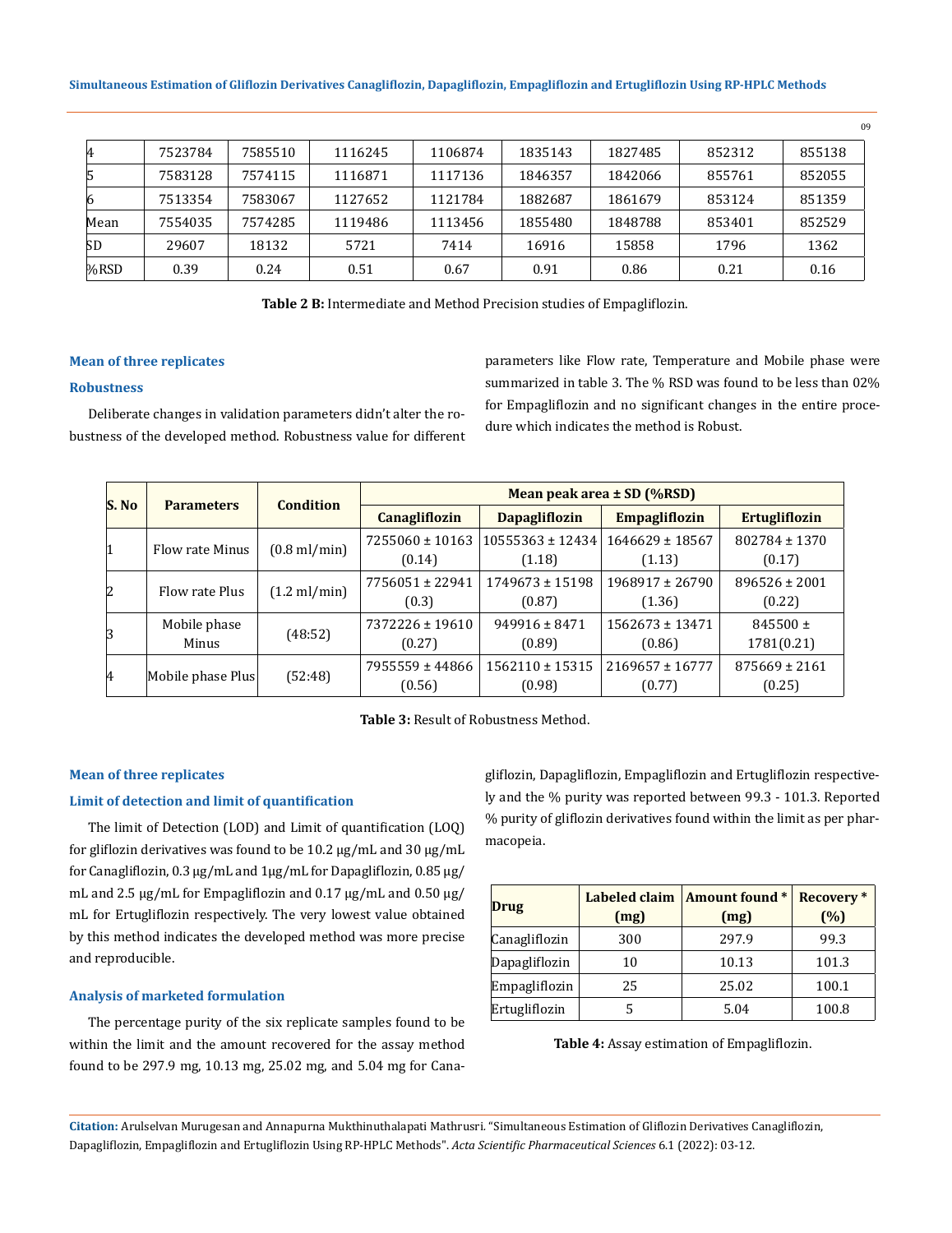## **Mean of three replicates**

### **Stress degradation studies**

Stress degradation studies conducted as per the ICH guidelines and the drug few gliflozin derivatives doesn't degrade in acidic, thermal, and photolytic method whereas the some of it degrades in presence of basic and oxidative hydrolysis process (Figure 4). Amount of degraded drug products recovered in acidic, basic, oxidative, Thermal and Photolytic conditions were found less than 8% in 0.1N conditions and less than 20% for 1N stress conditions summarized and reported in table 5. **Figure 4:** Chromatogram peaks of Canagliflozin, Dapagliflozin,



Empagliflozin and Ertugliflozin (L to R) in Forced degradation Studies A-Blank, B-Control, C-Acidic, D-Alkaline, E-Peroxide, F-Reduction, G-Thermal degradation, H-Photolytic and I-Hydrolysis degradation.

|                              |                                                      | Drug recovered (%) |                      |                      |                      |  |
|------------------------------|------------------------------------------------------|--------------------|----------------------|----------------------|----------------------|--|
| <b>Degradation Type</b>      | <b>Degradation condition</b>                         | Canagliflozin      | <b>Dapagliflozin</b> | <b>Empagliflozin</b> | <b>Ertugliflozin</b> |  |
|                              | $0.1N$ HCl, 15 min., 25°C                            | 98.2               | 98.7                 | 98                   | 97.8                 |  |
| Acid Degradation             | 01N HCl, 15 min., 25°C                               | 85.6               | 87.5                 | 83.9                 | 86.4                 |  |
|                              | 0.1N NaOH, 15 min., 25°C                             | 97.8               | 97.9                 | 96.9                 | 98.5                 |  |
| Alkaline Degradation         | 01N NaOH, 15 min., $25^{\circ}$ C                    | 84.8               | 88.4                 | 86.1                 | 85.2                 |  |
|                              | $10\%$ H <sub>2</sub> O <sub>2</sub> , 15 min., 25°C | 96.5               | 97.4                 | 95.2                 | 97.4                 |  |
| Oxidative Degradation        | 30% H <sub>2</sub> O <sub>2</sub> , 15 min., 25°C    | 87                 | 89.3                 | 88.9                 | 83.9                 |  |
|                              | 5 ml H <sub>2</sub> O, 5 min., 25°C                  | 99.9               | 99.6                 | 99.5                 | 99.3                 |  |
| Hydrolysis Degradation       | 10 ml H <sub>2</sub> O <sub>2</sub> 5 min., 25°C     | 98.9               | 98                   | 99.1                 | 97.4                 |  |
|                              | 10% NaHSO <sub>4</sub> , 15 min., 25°C               | 97.2               | 95.4                 | 96.6                 | 96.1                 |  |
| <b>Reduction Degradation</b> | 30% NaHSO <sub>4</sub> , 15 min., 25°C               | 83.7               | 85.8                 | 88                   | 81.5                 |  |
|                              | 105 $\degree$ C for 3 hrs                            | 99.2               | 97.2                 | 97.1                 | 98.4                 |  |
| Thermal Degradation          | 105 $\degree$ C for 6 hrs                            | 99.3               | 97.6                 | 97.2                 | 98.4                 |  |
|                              | 3 hrs                                                | 99.2               | 97.2                 | 97.1                 | 98.4                 |  |
| Photolytic degradation       | 6 hrs                                                | 88.8               | 84.7                 | 89.7                 | 87.8                 |  |

**Table 5:** Data of Stress degradation studies Empagliflozin.

#### **Conclusion**

Our research work on gliflozin derivatives found promising in all parameters in eluting the analyte in very less time and low organic solvent consumptions. Individual methods were developed and reported for Canagliflozin, Dapagliflozin, Empagliflozin and Ertugliflozin [24]. Intraday precision and Interday precision % RSD values indicates the designed method has less than 2% RSD value without any significant variable changes. In Linearity regression method the peak area increases with the increasing concentration of sample and found linear towards the drug concentration. Our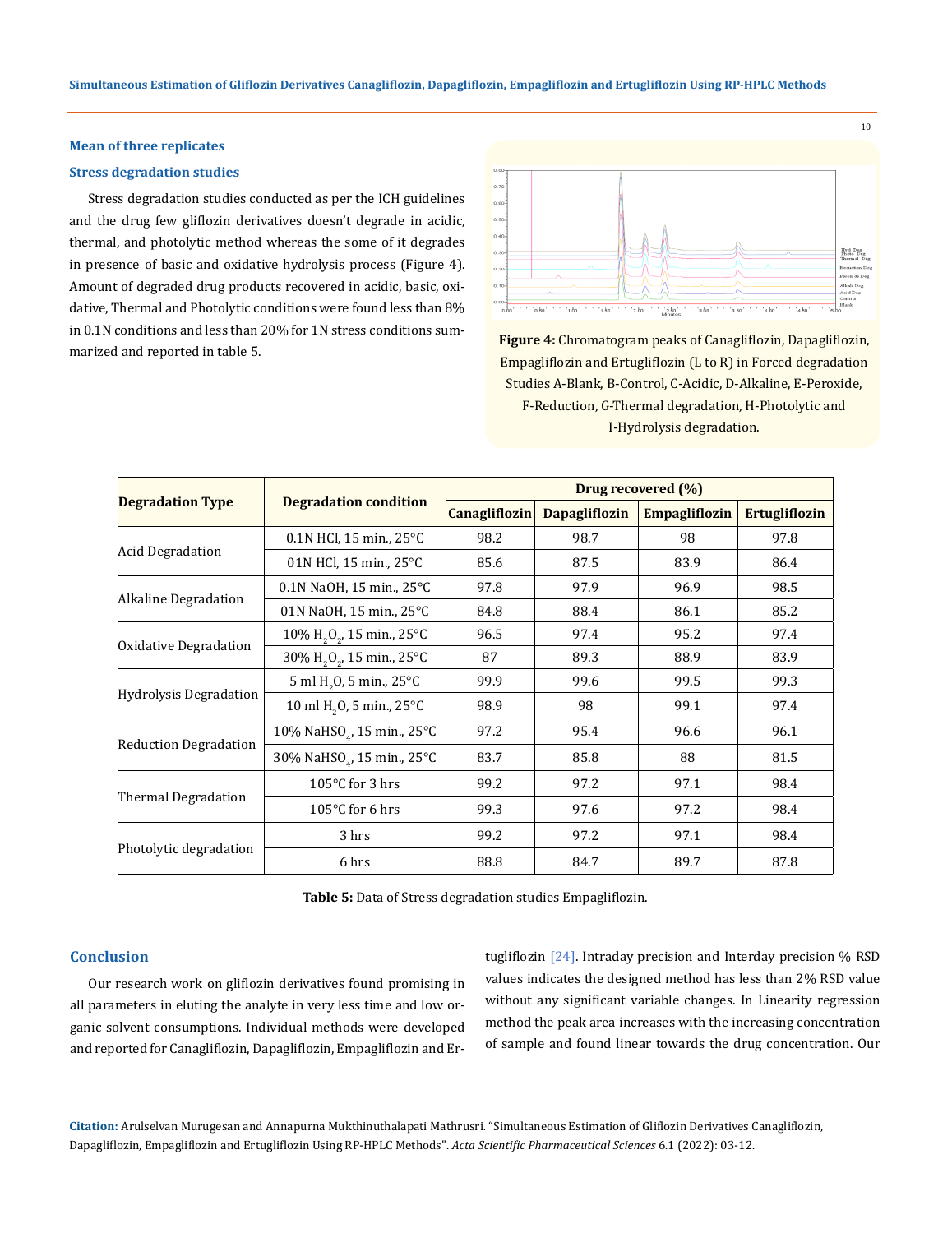method can perform estimation of gliflozin derivatives in different laboratory conditions and different analytical conditions. Degradation studies practically proved that weakly ionizable flozin derivatives of few drugs can alter its nature in stress conditions such as basic and oxidative conditions whereas remain stable in those conditions too. Altering forced degradation studies may be useful in identifying the various degraded products and can be analyzed further by using the LCMS method. This simplified method consumes less organic solvent and at the same time it elutes the analyte within a short period of time.

## **Acknowledgment**

The authors felt grateful and acknowledge the support received from Anjuman-I-Islam Kalsekar Technical Campus School of Pharmacy for allowing us to handle our laboratory works.

## **Conflict of Interest**

Author declares No conflict of interest for this research work.

## **Bibliography**

- 1. [Misra M. "SGLT2 inhibitors: a promising new therapeutic op](https://pubmed.ncbi.nlm.nih.gov/23356840/)[tion for treatment of type 2 diabetes mellitus".](https://pubmed.ncbi.nlm.nih.gov/23356840/) *Journal of Phar[macy and Pharmacology](https://pubmed.ncbi.nlm.nih.gov/23356840/)* 65.3 (2013): 317-327.
- 2. [Wright EM and Turk E. "The sodium/glucose co-transport](https://pubmed.ncbi.nlm.nih.gov/12748858/)  family SLC5". *Pflügers Archiv* [447.5 \(2014\): 510-518.](https://pubmed.ncbi.nlm.nih.gov/12748858/)
- 3. Harsharan PS., *et al.* ["Sodium Glucose Co-Transporters-2](https://www.ncbi.nlm.nih.gov/pmc/articles/PMC6096352/)  [\(SGLT2\) Inhibitors as a New Class of Anti-diabetic Drugs:](https://www.ncbi.nlm.nih.gov/pmc/articles/PMC6096352/)  [Pharmacokinetics, Efficacy and Clinical Significance".](https://www.ncbi.nlm.nih.gov/pmc/articles/PMC6096352/) *Interna[tional Journal of Pharmaceutical Science Review and Research](https://www.ncbi.nlm.nih.gov/pmc/articles/PMC6096352/)* [33.1 \(2015\): 40-47.](https://www.ncbi.nlm.nih.gov/pmc/articles/PMC6096352/)
- 4. [Nair S and Wilding JP. "Sodium glucose co-transporter 2 in](https://pubmed.ncbi.nlm.nih.gov/19892839/)[hibitors as a new treatment for diabetes mellitus".](https://pubmed.ncbi.nlm.nih.gov/19892839/) *Journal of [Clinical Endocrinology and Metabolism](https://pubmed.ncbi.nlm.nih.gov/19892839/)* 95.1 (2010): 34-42.
- 5. <https://go.drugbank.com/drugs/DB08907>
- 6. <https://go.drugbank.com/drugs/DB06292>
- 7. <https://go.drugbank.com/drugs/DB09038>
- 8. <https://go.drugbank.com/drugs/DB11827>
- 9. Aris Liakos., *et al.* ["Canagliflozin for Type 2 diabetes: An up](https://www.openaccessjournals.com/articles/canagliflozin-for-type-2-diabetes-an-uptodate-evidence-summary.pdf)[to-date evidence summary".](https://www.openaccessjournals.com/articles/canagliflozin-for-type-2-diabetes-an-uptodate-evidence-summary.pdf) *Diabetes Management* 5.2 (2015): [119-125.](https://www.openaccessjournals.com/articles/canagliflozin-for-type-2-diabetes-an-uptodate-evidence-summary.pdf)
- 10. [Davida Kruger and Virginia Valentine. "Canagliflozin for the](https://pubmed.ncbi.nlm.nih.gov/32405876/)  [Treatment of Diabetic Kidney Disease and Implications for](https://pubmed.ncbi.nlm.nih.gov/32405876/)  [Clinical Practice: A Narrative Review".](https://pubmed.ncbi.nlm.nih.gov/32405876/) *Diabetes Therapy* 11 [\(2020\): 1237-1250.](https://pubmed.ncbi.nlm.nih.gov/32405876/)
- 11. [Sarah L Anderson "Dapagliflozin efficacy and safety: a per](https://pubmed.ncbi.nlm.nih.gov/25436106/)spective review". *Therapeutic [Advances in Drug Safety](https://pubmed.ncbi.nlm.nih.gov/25436106/)* 5.6 [\(2014\) 242-254.](https://pubmed.ncbi.nlm.nih.gov/25436106/)
- 12. [Nareen Krishna Polavarapu.,](https://www.scitcentral.com/article/23/2250/Dapagliflozin-in-Clinical-Practice---Benefits-beyond-Glycaemic-Control-An-Expert-Review-from-India) *et al.* "Dapagliflozin in Clinical [Practice - Benefits beyond Glycemic Control. An Expert Re](https://www.scitcentral.com/article/23/2250/Dapagliflozin-in-Clinical-Practice---Benefits-beyond-Glycaemic-Control-An-Expert-Review-from-India)view from India". *[International Journal of Diabetes](https://www.scitcentral.com/article/23/2250/Dapagliflozin-in-Clinical-Practice---Benefits-beyond-Glycaemic-Control-An-Expert-Review-from-India)* 2.1 (2021): [76-90](https://www.scitcentral.com/article/23/2250/Dapagliflozin-in-Clinical-Practice---Benefits-beyond-Glycaemic-Control-An-Expert-Review-from-India)
- 13. [Ajay chadeve. "A review on pharmacology and therapeutic](https://innovareacademics.in/journals/index.php/ajpcr/article/view/36838)  [effects of Empagliflozin in patients with type 2 diabetes mel](https://innovareacademics.in/journals/index.php/ajpcr/article/view/36838)litus". *[Asian Journal of Pharmaceutical and Clinical Research](https://innovareacademics.in/journals/index.php/ajpcr/article/view/36838)* [13.5 \(2020\): 16-21.](https://innovareacademics.in/journals/index.php/ajpcr/article/view/36838)
- 14. [Matthew J Levine. "Empagliflozin for Type 2 Diabetes Mellitus:](https://pubmed.ncbi.nlm.nih.gov/27296042/)  [An Overview of Phase 3 Clinical Trials".](https://pubmed.ncbi.nlm.nih.gov/27296042/) *Current Diabetes Review* [13 \(2017\): 405-423.](https://pubmed.ncbi.nlm.nih.gov/27296042/)
- 15. Vivianne K Nguyen., *et al.* ["Overview of Ertugliflozin".](https://clinical.diabetesjournals.org/content/37/2/176) *Clinical [Pharmacology](https://clinical.diabetesjournals.org/content/37/2/176)* Update (2018).
- 16. Jie Liu., *et al.* ["Efficacy of Ertugliflozin in monotherapy or com](https://pubmed.ncbi.nlm.nih.gov/31081371/)[bination therapy in patients with type 2 diabetes: A pooled](https://pubmed.ncbi.nlm.nih.gov/31081371/)  [analysis of placebo-controlled studies".](https://pubmed.ncbi.nlm.nih.gov/31081371/) *Diabetes and Vascular Disease Research* [16.5 \(2019\): 415-423.](https://pubmed.ncbi.nlm.nih.gov/31081371/)
- 17. Shahzad Sharif., *et al.* ["Stability Indicating, pH and pKa Depen](https://link.springer.com/article/10.1007%2Fs10337-020-03962-4)[dent HPLC–DAD Method for the Simultaneous Determination](https://link.springer.com/article/10.1007%2Fs10337-020-03962-4)  [of Weakly Ionizable Empagliflozin, Dapagliflozin and Cana](https://link.springer.com/article/10.1007%2Fs10337-020-03962-4)[gliflozin in Pharmaceutical Formulations".](https://link.springer.com/article/10.1007%2Fs10337-020-03962-4) *Chromatographia* [\(2020\).](https://link.springer.com/article/10.1007%2Fs10337-020-03962-4)
- 18. Hadir M., *et al.* ["Stability-indicating capillary electrophoresis](https://www.tandfonline.com/doi/abs/10.1080/10826076.2019.1590208)  [method for the simultaneous determination of Metformin](https://www.tandfonline.com/doi/abs/10.1080/10826076.2019.1590208)  [hydrochloride, Saxagliptin hydrochloride, and Dapagliflozin](https://www.tandfonline.com/doi/abs/10.1080/10826076.2019.1590208)  in pharmaceutical tablets". *[Journal of Liquid Chromatography](https://www.tandfonline.com/doi/abs/10.1080/10826076.2019.1590208)  [and Related Technologies ISSN](https://www.tandfonline.com/doi/abs/10.1080/10826076.2019.1590208)* 1082-6076 (2019).
- 19. Sonia T., *et al.* ["Validated Liquid Chromatographic Method for](https://pubmed.ncbi.nlm.nih.gov/31240304/)  [the Determination of \(Canagliflozin, Dapagliflozin or Empa](https://pubmed.ncbi.nlm.nih.gov/31240304/)[gliflozin\) and Metformin in the Presence of \(1-Cyanoguani](https://pubmed.ncbi.nlm.nih.gov/31240304/)dine)". *[Journal of Chromatographic Science](https://pubmed.ncbi.nlm.nih.gov/31240304/)* 1-11 (2018).
- 20. Mohini A., *et al.* ["Development and validation of analytical LC-](https://wjpr.s3.ap-south-1.amazonaws.com/article_issue/1622464026.pdf)[MS method for simultaneous determination of oral hypoglyce](https://wjpr.s3.ap-south-1.amazonaws.com/article_issue/1622464026.pdf)[mic agents \(MET, DFZ, EFZ and CFZ\) in pharmaceutical dosage](https://wjpr.s3.ap-south-1.amazonaws.com/article_issue/1622464026.pdf)  form". *[World Journal of Pharmaceutical Research](https://wjpr.s3.ap-south-1.amazonaws.com/article_issue/1622464026.pdf)* 10.6 (2021): [1380-1393.](https://wjpr.s3.ap-south-1.amazonaws.com/article_issue/1622464026.pdf)

**Citation:** Arulselvan Murugesan and Annapurna Mukthinuthalapati Mathrusri*.* "Simultaneous Estimation of Gliflozin Derivatives Canagliflozin, Dapagliflozin, Empagliflozin and Ertugliflozin Using RP-HPLC Methods". *Acta Scientific Pharmaceutical Sciences* 6.1 (2022): 03-12.